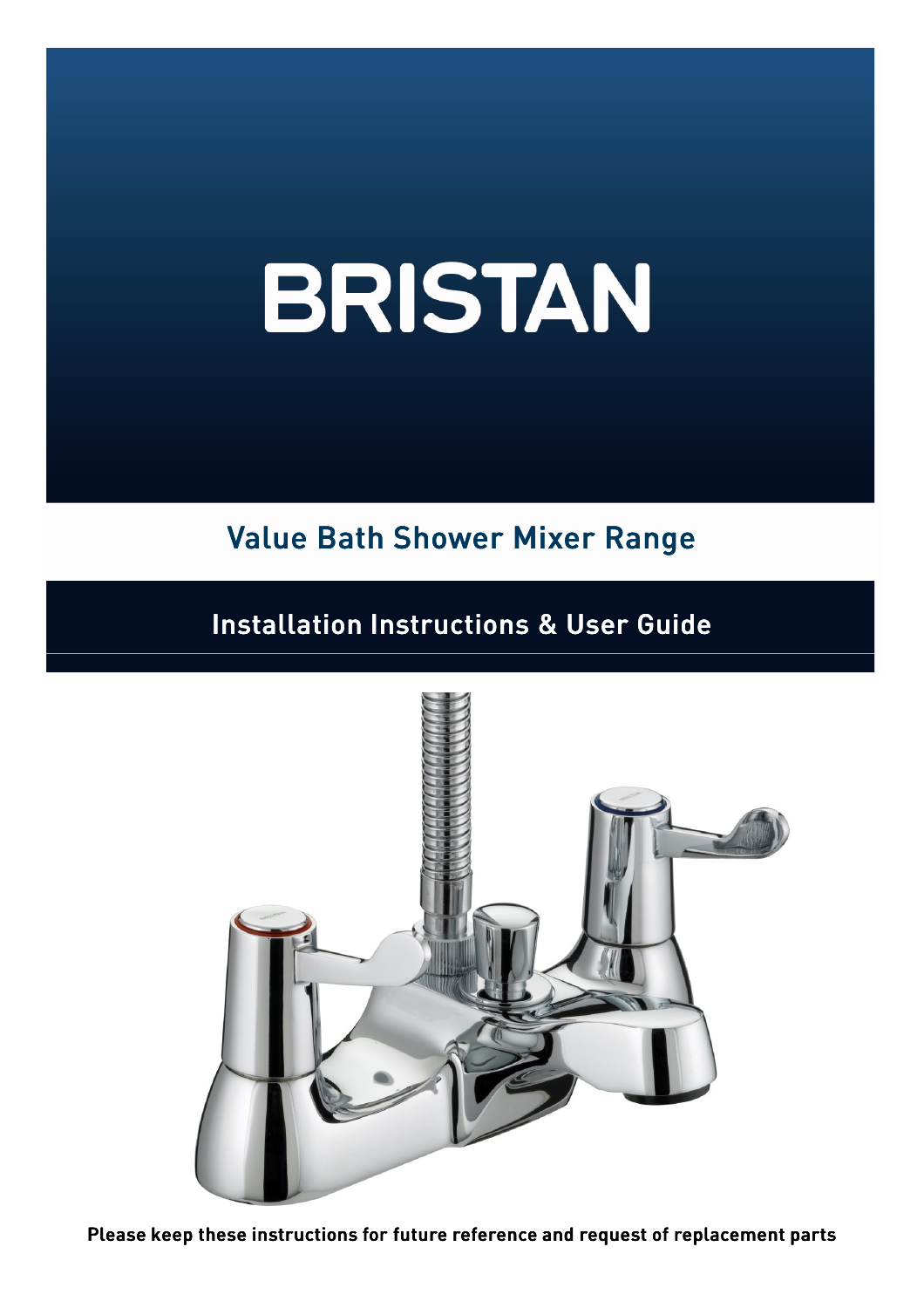### **Introduction**

Thank you for choosing Bristan, the UK's leading taps and showers expert. We have designed these products with your enjoyment in mind. To ensure that they work to their full potential, they need to be fitted correctly. These fitting instructions have been created to give you all of the information you need and, if you need any further help, please do not hesitate to give us a call on 0844 701 6273.

# Safety Note

Please read these instructions thoroughly and retain for future use. All products manufactured and supplied by Bristan are safe provided they are installed correctly, used correctly and receive regular maintenance in accordance with these instructions.

These fittings need to be installed in accordance with and meet the requirements of the Water Supply (Water Fittings) Regulations 1999 and Scottish Byelaws 2004.



Before starting any installation please consider the following:

Prior to drilling into walls, check that there are no hidden electrical wires, cables or water supply pipes. This can be checked with the aid of an electronic detector.

If power tools are used do not forget to:

- Wear eye protection

- Unplug equipment after use

# Specification

|                                    | Min.                                    | Max. |
|------------------------------------|-----------------------------------------|------|
| Operating pressure range (bar)     | $\begin{array}{c} \n 0.2\n \end{array}$ | 7 N  |
| Maximum static pressure – 10.0 bar |                                         |      |

NOTE:- Nominally equal (balanced) inlet supply pressures are recommended for optimum performance.

Designed to comply with BS EN 200 for single taps/ combination taps for water systems of type 1 and 2 general technical specifications and to be used within systems designed to BS 6700.

BS 6700 recommends the temperature of stored water should never exceed 65°C. A stored water temperature of 60°C is considered sufficient to meet all nominal requirements and will minimise the build up of lime scale in hard water areas.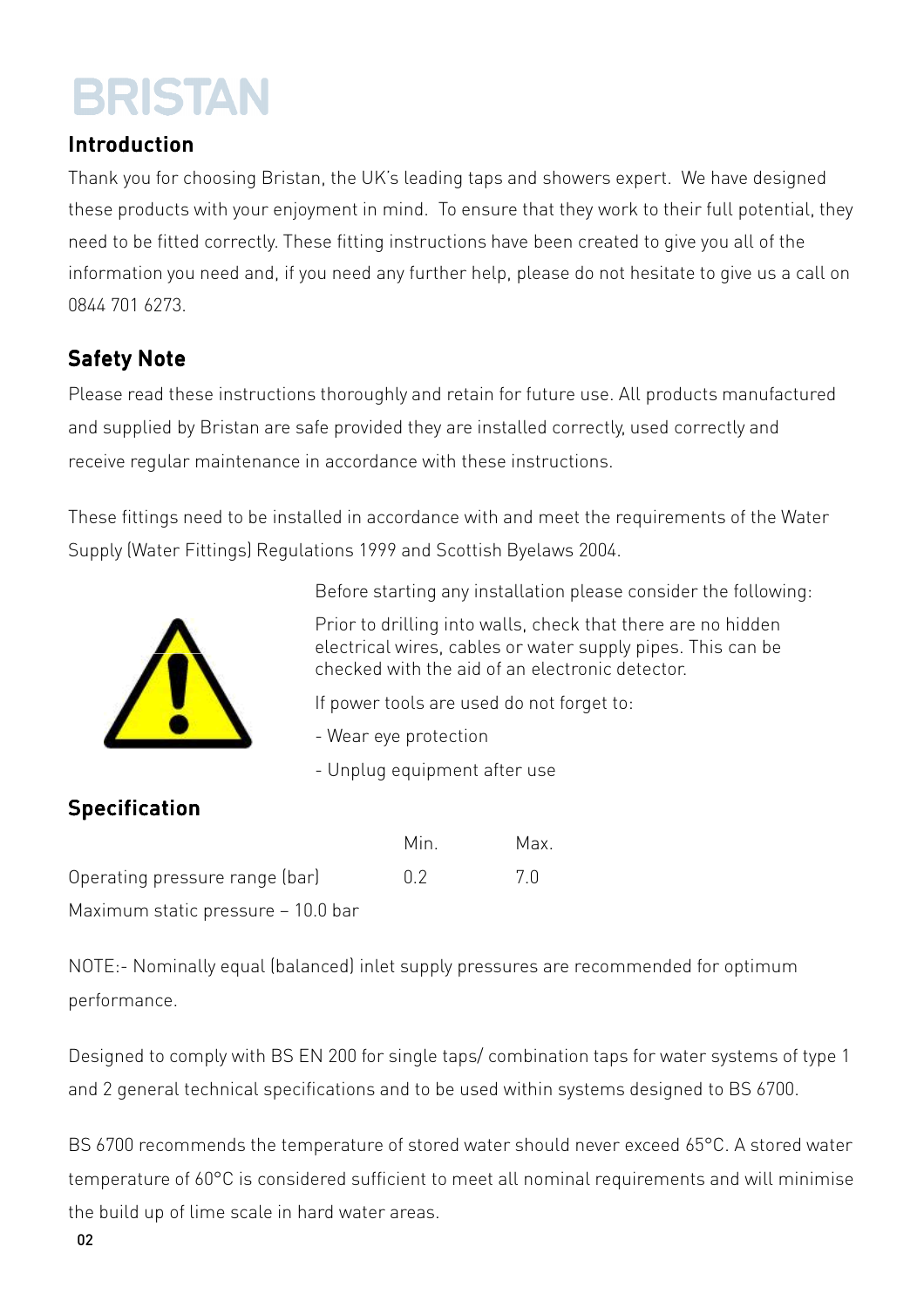# Installation

- 1. Identify all components are present prior to installation.
- 2. Fit the mixer body (9) (see page 4) to the bath ensuring that the foam gasket (10) is fitting between the mixer body (9) and the bath.
- 3. Secure the mixer to the bath using the rubber washers (11) and backnuts (12).
- 4. Connect both hot and cold water supplier to the mixer using  $\frac{3}{4}$ " tap connectors (not supplied).
- 5. Fit the conical end of the hose to the mixer body ensuring that the small washer is fitted, and the ribbed end of the hose to the handset ensuring that the small washer is fitted.

Prior to drilling into walls, check that there are no hidden electrical wires, cables or water supply pipes. This can be checked with the aid of an electronic detector.

If power tools are used do not forget to:

- Wear eye protection

- Unplug equipment after use

6. Fix the wall bracket to the wall using the fixings provided, ensuring that the hose will reach it.

Note: The ribbed end of the hose fits into the wall bracket and not the shower head.

7. Turn on both water supplies and open both valves. Operate the mixer in both bath fill and shower mode letting the water run for a few minutes to check all joints and connections for leaks. After using the shower mode the mixer automatically reverts to bath fill mode.

### Handle Options

VAC LBSM C NH is not fitted with handles, Handles will need to be purchased separately.

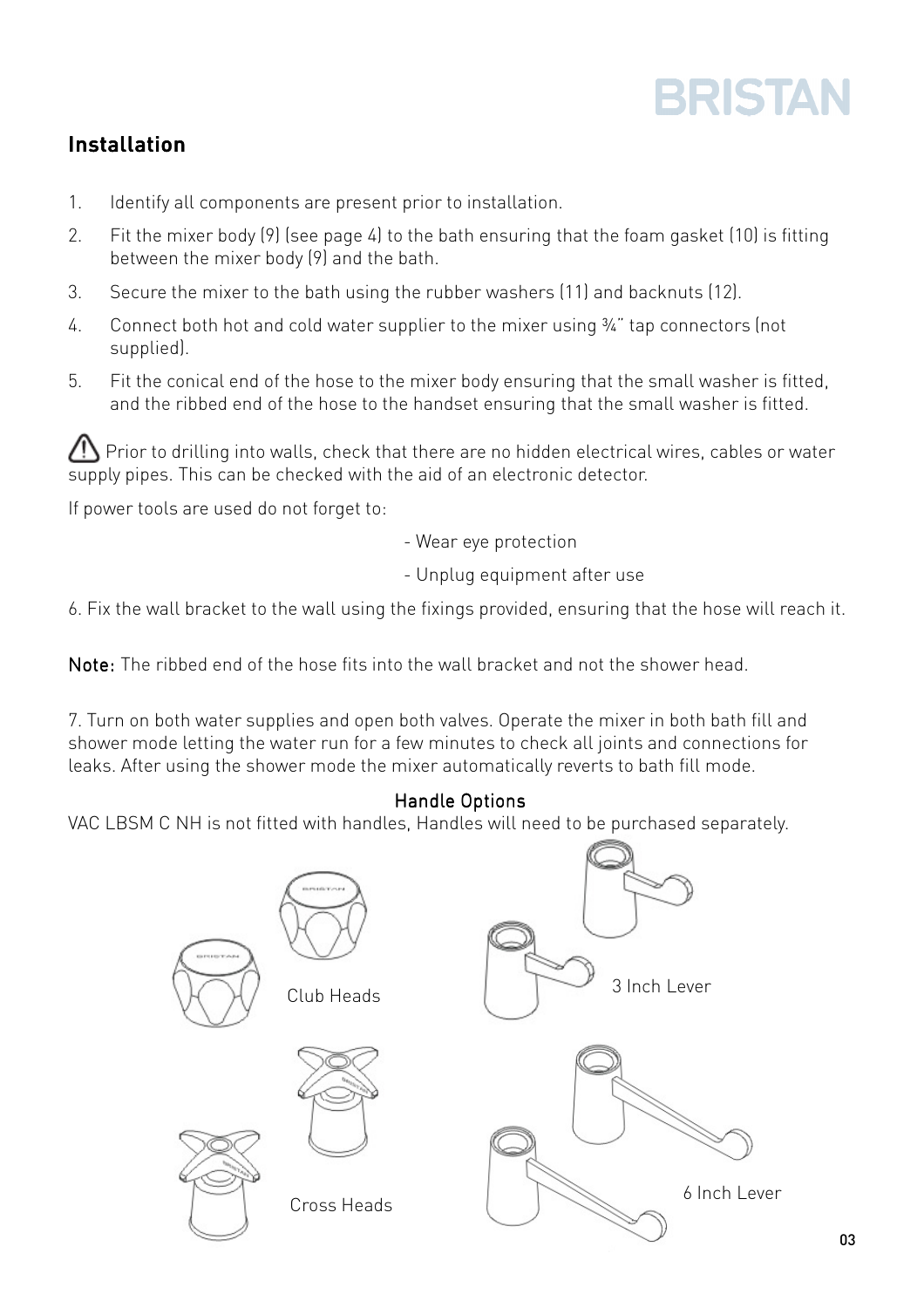

# Installation cont.



Ribbed End of the hose fits onto the showerhead Conical end of the hose fits onto the shower body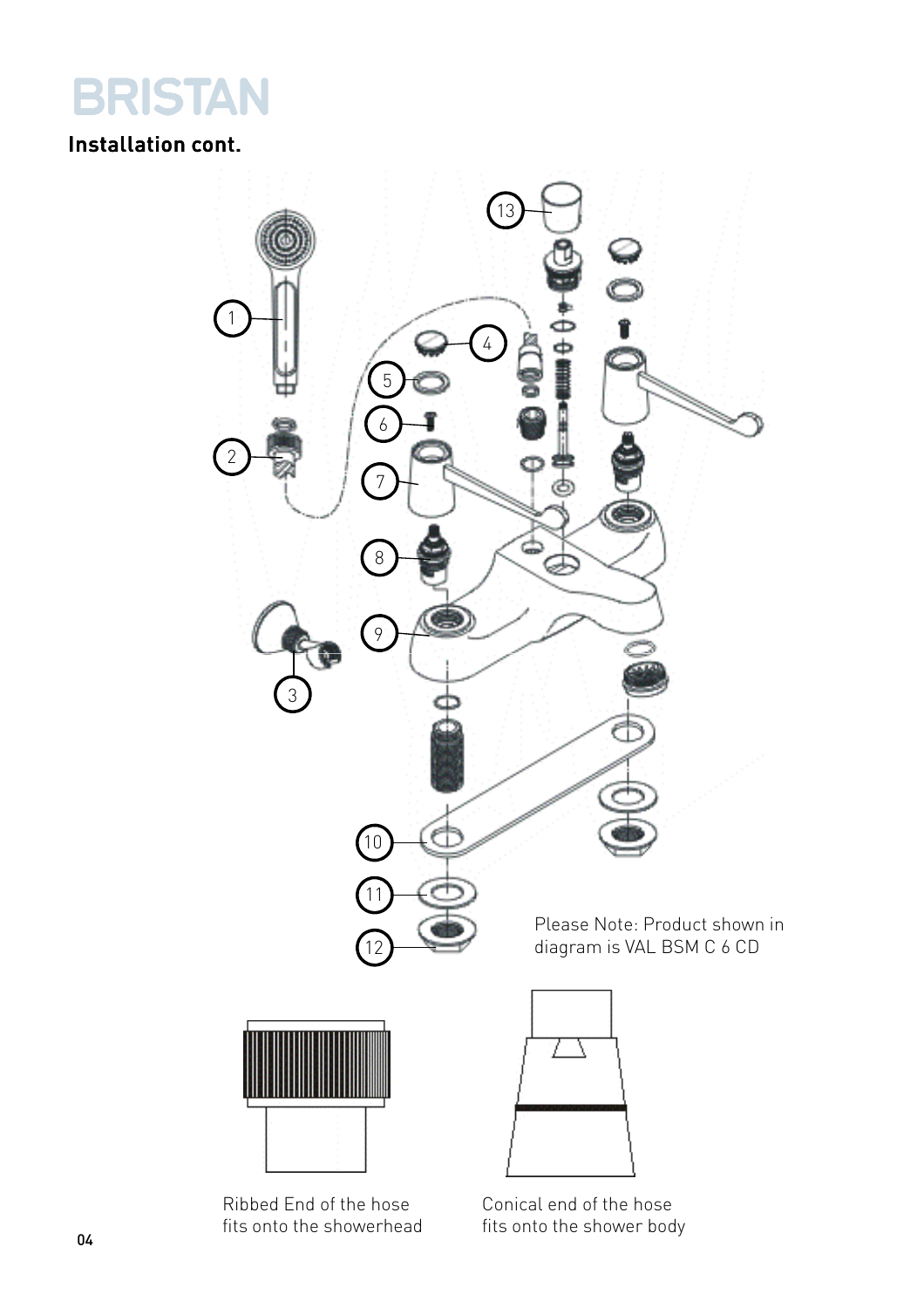### Installation Requirements & Notes

These fittings need to be installed in accordance with the following Installation Requirements and Notes (IRN) to ensure they meet the requirements of the Water Supply (Water Fittings) Regulations 1999 and the Scottish Byelaws 2004.

IRN R001: See text of entry for Installation Requirements or Notes.

IRN R010: - Schedule 2-15 (1) : Water supplies shall be a reasonably balanced pressures from a common source (e.g. hot and cold supplies both from the same storage or both from a supply pipe). Where the fitting is supplied from unbalanced supplies (e.g. hot and cold supplies from separate sources) a 'Listed' single check valve or some other no less effective backflow prevention device shall be fitted immediately upstream of both hot and cold water inlets.

IRN R040: - Schedule 2-15 [1]: The fitting shall be installed so that its outlet discharges above the spill-over level of any fixed appliance as indicated below:-

#### For backflow protection in domestic or installations up to, and including, Fluid Category 3.

If the fitting cannot be installed as indicated in the table opposite it shall be installed as either  $\overline{a}$  or  $\overline{b}$  below:

a: with an approved double check valve assembly or some other no less effective backflow prevention device immediately upstream of the inlet.

 $b:$  so that it draws water by gravity only from a cistern, or cylinder having a permanently open vent pipe, and the distributing pipe supplies no other fitting (other than draining tap) at a lower level.

#### For backflow protection in premises or installations up to, and including Fluid Category 5.

The vertical distance of the outlet above the spill-over level shall be not less than 20mm or twice the diameter of the inlet pipe to the fitting, which ever is the greater. If the fitting cannot be installed as indicated it shall be installed with a backflow prevention arrangement suitable for the Fluid Category.

| Size of tap or<br>combination fitting.               | Vertical distance<br>of outlet above<br>spill-over level. |
|------------------------------------------------------|-----------------------------------------------------------|
| 1. Not exceeding 1/2<br>$\overline{\mathsf{I}}$      | 20mm                                                      |
| 2. Exceeding 1/2 in<br>but not exceeding<br>$3/4$ in | 25mm                                                      |
| 3. Exceeding 3/4 in                                  |                                                           |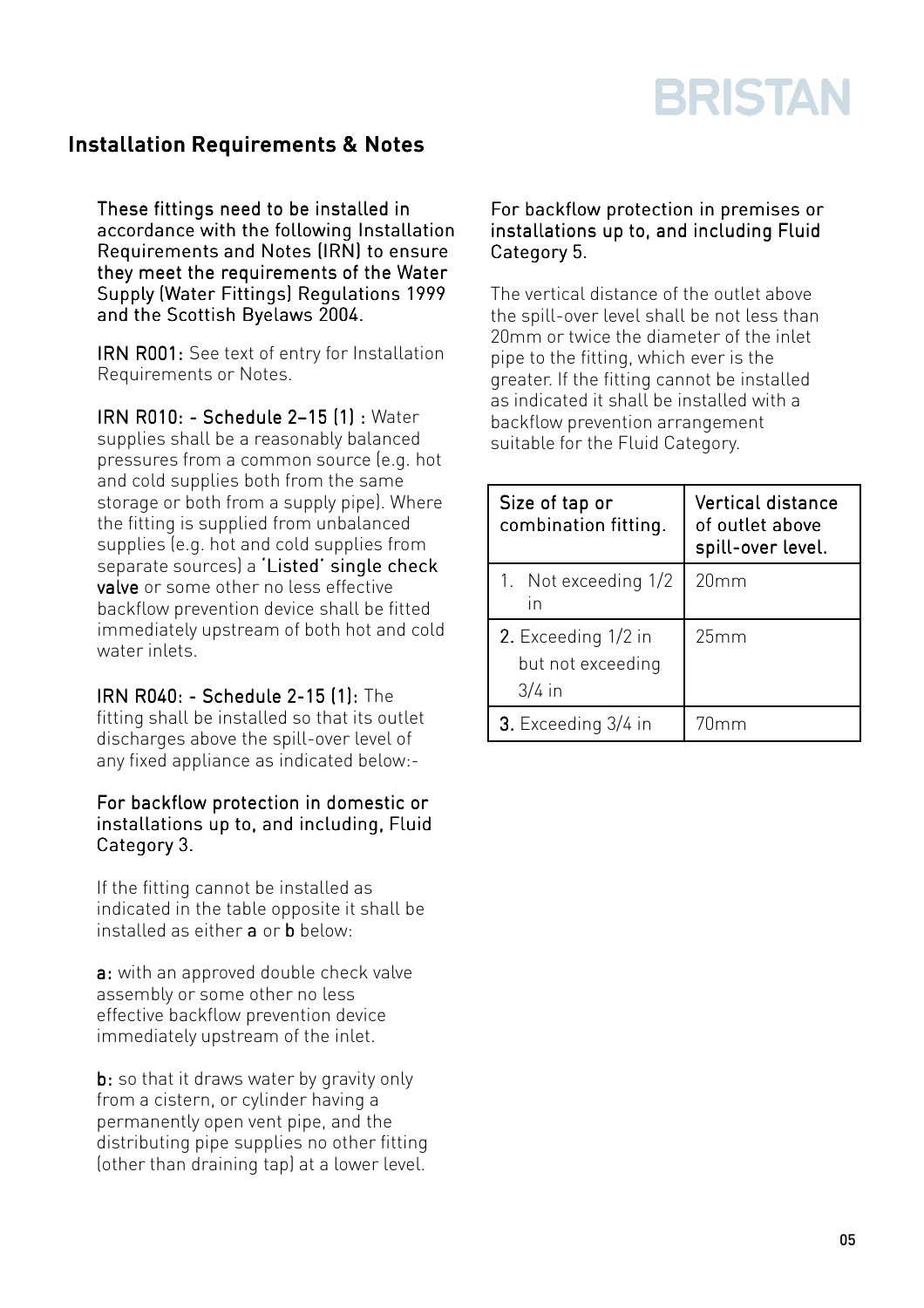### Cleaning & Maintenance

Your fitting has a high quality finish and should be treated with care to preserve the visible surfaces. All finishes will wear if not cleaned correctly. The only safe way to clean your product is to wipe with a soft damp cloth. Stains can be removed using washing up liquid. All bathroom cleaning product (powders and liquids) will damage the surface of your fitting, even the nonscratch cleaners.

NOTE:- Never use abrasive detergents or disinfectants or those containing alcohol, hydrochloric or phosphoric acid.

We advise that your fitting is regularly serviced, particularly in hard water areas.

If the fitting begins to drip:

- 1. Turn off both water supplies to the mixer.
- 2. Remove the handle cap, loosen the screw and pull the handle off the tap.
- 3. Remove the valve using the suitable spanner.
- 4. Carefully clean the seating, rubber washer and ceramic disc valve.
- 5. Replace the valve, spline adaptor and screw.
- 6. Push the handle back onto the spline adaptor.
- 7. Turn on both water supplies and check all joints and connections for any leaks.

If the problem persists contact our customer services help line.

Bristan recommend E-Cloth for cleaning all of our bathroom & kitchen products. Using just water, E-cloth gives a smear free, deep clean by breaking up and holding dirt, which normal cloths leave behind. Order through your Bristan stockist.



(ORDER CODE: ECLOTH)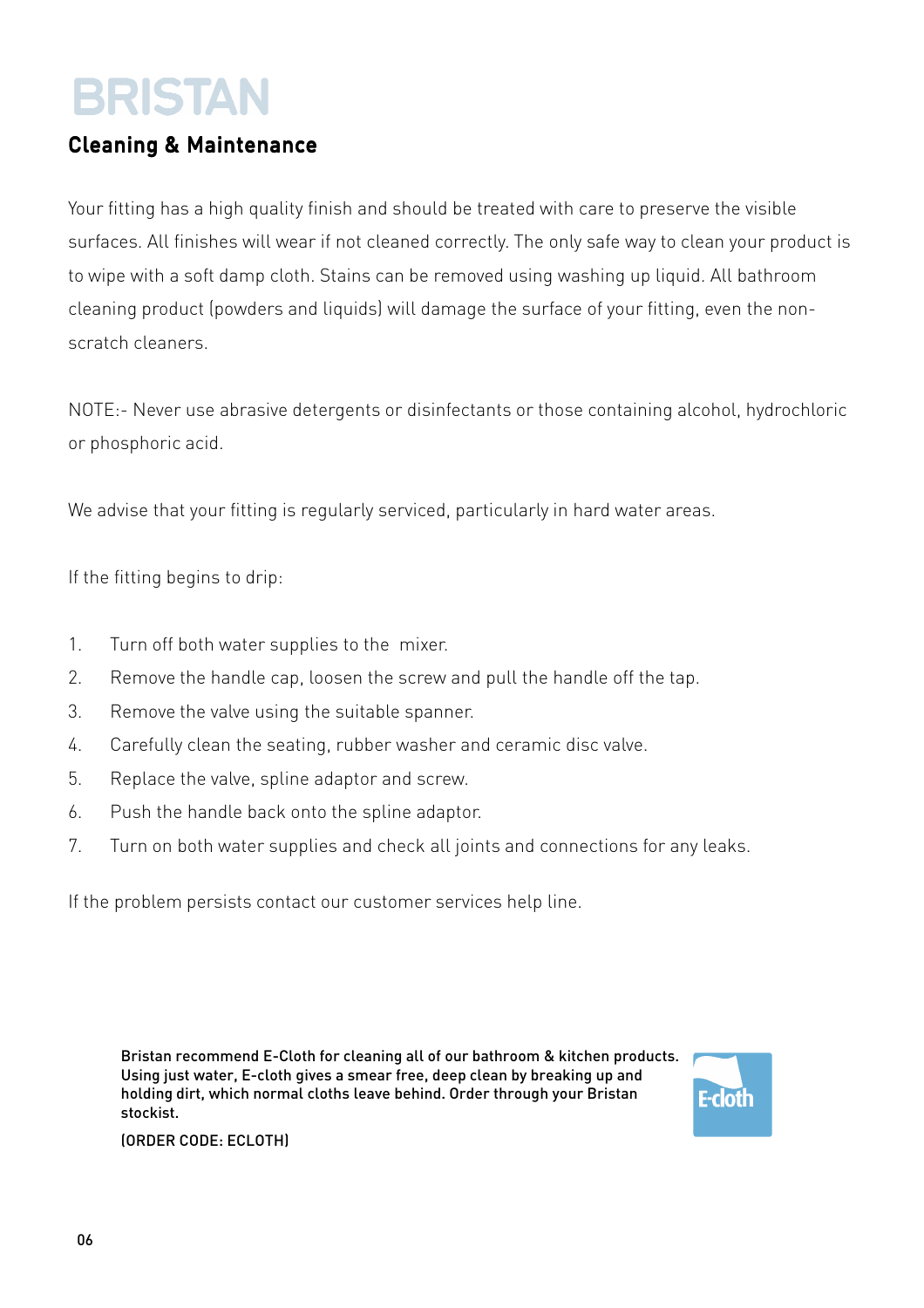## Bristan Guarantee

Bristan offers solid guarantees to provide you with complete peace of mind.

#### Taps and Mixers

5 year parts and 1 year labour\*. Gold, painted and special finishes 3 years parts only.

All subject to proof of purchase.

#### Mixer Shower Valves

5 year parts. 5 year labour\* (subject to registration), or 1 year with proof of purchase.

Gold, painted and special finishes 3 years parts only.

#### Pumps and Power Showers

2 year parts. 1 year labour\* (subject to registration).

#### Electric Showers/Instantaneous Water Heaters

2 year parts. 1 year labour\* (subject to registration).

#### Accessories

5 year parts only. Includes bathrooms accessories, shower accessories (e.g. hoses, handsets and poles), wastes, WC levers and light pulls. Gold, painted and special finishes 3 years parts only.

#### **Sanitaryware**

5 year parts only. Subject to proof of purchase.

#### Shower Enclosures and Shower Trays

10 year parts (subject to registration), or 2 years with proof of purchase. 1 year labour\* (subject to registration), or 1 year with proof of purchase.

#### Heated Towel Rails

5 year parts only. Gold, painted and special finishes 3 years parts only. All subject to proof of purchase.

\*Labour provided by an approved Bristan engineer. Guarantee only applies to products with a manufacturing fault. A deferred payment will be necessary in order to secure any visits by our engineers which will be charged if the problem is found not to be a manufacturing fault. If the fault is found to be down to a manufacturing error, the payment will be released and not charged.

This guarantee applies to products purchased within the United Kingdom or Republic of Ireland, but does not apply to products used commercially.

The guarantee is only available to original purchasers who have proof of purchase.

The installation must allow ready access to all products for the purpose of inspection, maintenance or replacement.

Any part found to be defective during the above guarantee period will be replaced without charge, providing that the product has been installed in accordance with the instructions, used as intended, and regularly serviced.

Servicing should be carried out at regular intervals of no more than 12 months and more frequently in hard water areas (heavy lime scale) areas.

In the unlikely event that any problems are encountered with the product's performance on installation, you must obtain guidance/authorisation from our Customer Service Department, and be able to supply proof and date of purchase, before any remedial action is taken.

The guarantee excludes general wear and tear and damage caused by accident, misuse or neglect, and does not cover the following:

- . Components that are subject to general wear and tear such as filters, seals, 'O' rings and washers etc.
- · Damage caused by faulty installation
- · Damage caused by lime scale or any waterborne debris
- · Damage caused by inappropriate cleaning products (see user instructions)
- · Damage caused by the use of non-Bristan parts
- · The product being used for a purpose other than intended by the manufacturer.

In the interests of continuous product improvement Bristan reserves the right to alter specification as necessary.

If your product is out of its guarantee period, or you would like to extend the guarantee, then please see our extended warranty offer.





**BRISTAL**